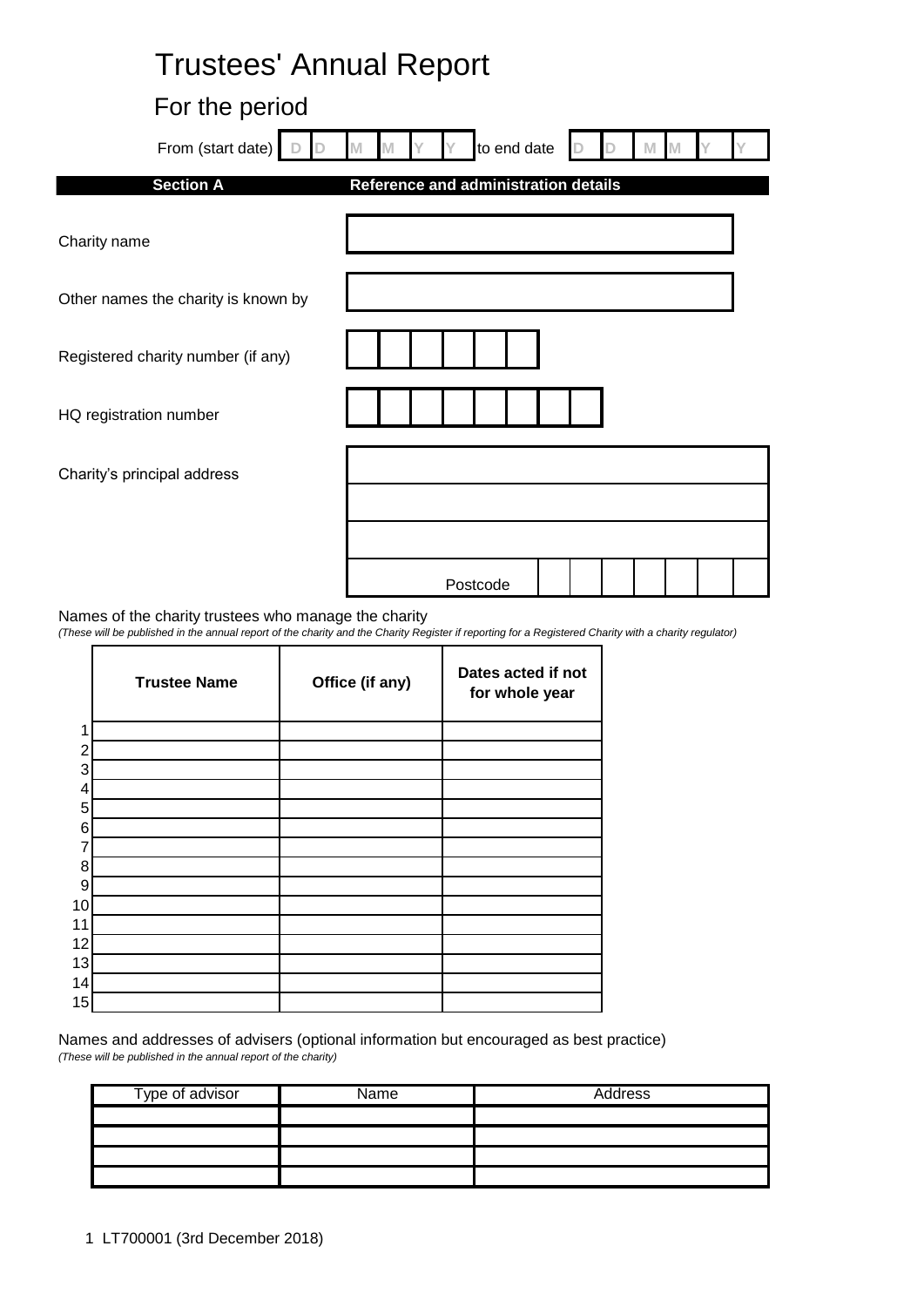| <b>Section B</b>                                                                                                                                                                   | Structure, governance and management                                                                                                                                                                                                                                                                                                                                                                                                                                                                                                                                |  |
|------------------------------------------------------------------------------------------------------------------------------------------------------------------------------------|---------------------------------------------------------------------------------------------------------------------------------------------------------------------------------------------------------------------------------------------------------------------------------------------------------------------------------------------------------------------------------------------------------------------------------------------------------------------------------------------------------------------------------------------------------------------|--|
| Description of the charity's trusts                                                                                                                                                |                                                                                                                                                                                                                                                                                                                                                                                                                                                                                                                                                                     |  |
| Type of governing document                                                                                                                                                         | The Group's/District's/Area's/County's (delete as<br>appropriate) governing documents are those of the The<br>Scout Association. They consist of a Royal Charter, which in<br>turn gives authority to the Bye Laws of the Association and<br>The Policy, Organisation and Rules of The Scout                                                                                                                                                                                                                                                                        |  |
| (e.g. trust deed, constitution)                                                                                                                                                    | Association.                                                                                                                                                                                                                                                                                                                                                                                                                                                                                                                                                        |  |
| How the charity is constituted                                                                                                                                                     | The Group/District/Area/County (delete as appropriate) is a<br>trust established under its rules which are common to all                                                                                                                                                                                                                                                                                                                                                                                                                                            |  |
| (e.g. trust, association, company)                                                                                                                                                 | Scouts.                                                                                                                                                                                                                                                                                                                                                                                                                                                                                                                                                             |  |
| Trustee selection methods<br>(e.g. appointed by, elected by)                                                                                                                       | The Trustees are appointed in accordance with the Policy,<br>Organisation and Rules of The Scout Association.                                                                                                                                                                                                                                                                                                                                                                                                                                                       |  |
| Additional governance issues (optional information but encouraged as best practice)                                                                                                |                                                                                                                                                                                                                                                                                                                                                                                                                                                                                                                                                                     |  |
| You may choose to include additional<br>information, where relevant, about:                                                                                                        | The Group is managed by the Group Executive Committee,<br>the members of which are the 'Charity Trustees' of the Scout<br>Group which is an educational charity. As charity trustees<br>they are responsible for complying with legislation applicable<br>to charities. This includes the registration, keeping proper<br>accounts and making returns to the Charity Commission as<br>appropriate.                                                                                                                                                                  |  |
| Policies and procedures adopted for:<br>a) the induction and training of trustees;<br>b) trustee' consideration of major risks<br>and the systems and procedures to<br>manage them | The Committee consists of 3 independent representatives,<br>Chair, Treasurer and Secretary together with the Group<br>Scout Leaders, individual section leaders (if opted to take on<br>the responsibility) and parent's representation and meets<br>every # months.                                                                                                                                                                                                                                                                                                |  |
|                                                                                                                                                                                    | Members of the Executive Committee complete 'Essential<br>Information for Executive Committee' training within the first<br>5 months of joining the committee.                                                                                                                                                                                                                                                                                                                                                                                                      |  |
|                                                                                                                                                                                    | This Group Executive Committee exists to support the<br>Group Scout Leader in meeting the responsibilities of the<br>appointments and is responsible for:<br>The maintenance of Group property;<br>The raising of funds and the administration of Group finance;<br>The insurance of persons, property and equipment;<br>Group public occasions;<br>Assisting in the recruitment of leaders and other adult<br>support;<br>Appointing any sub committees that may be required;<br>Appointing Group Administrators and Advisors other than<br>those who are elected. |  |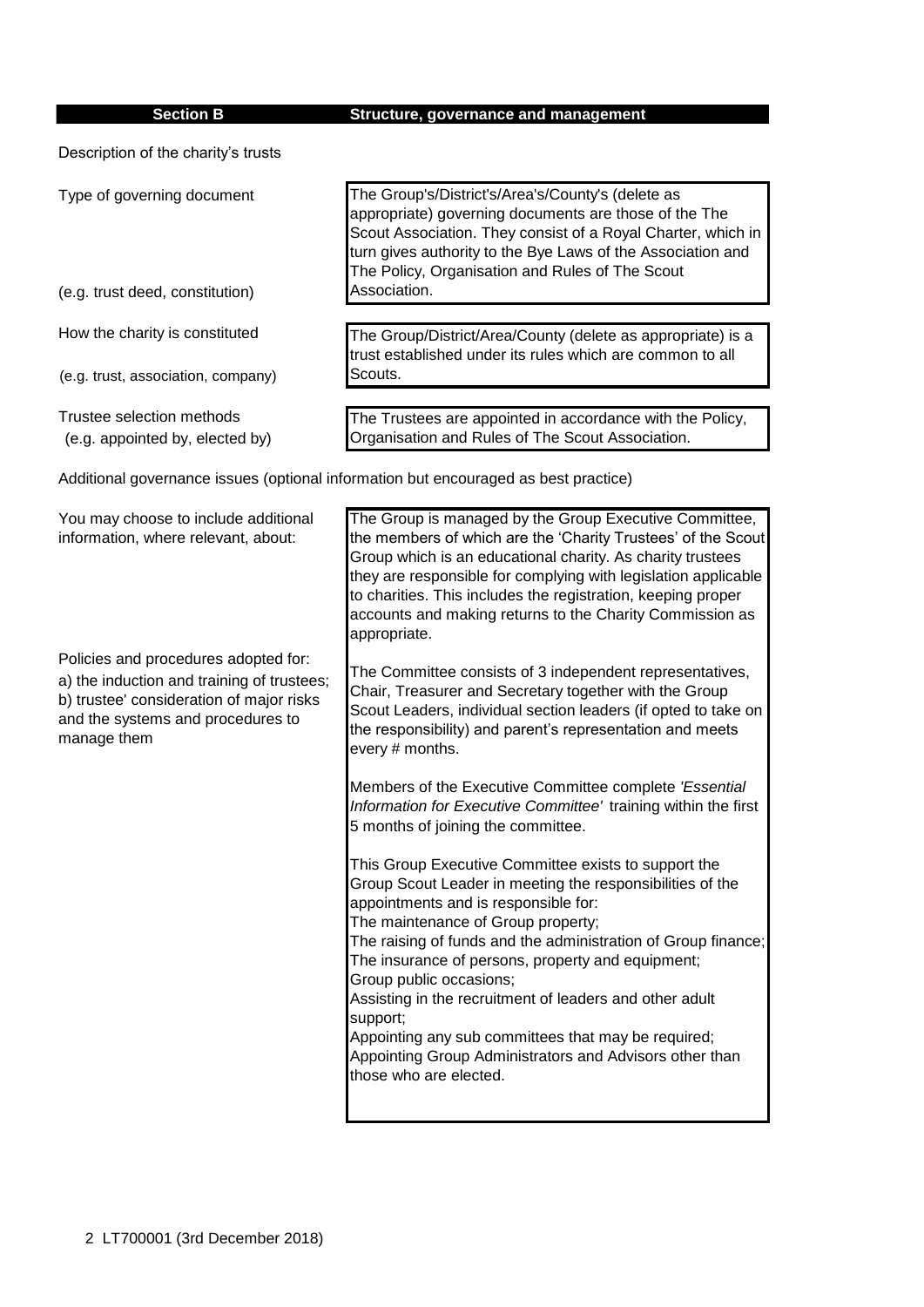| <b>Section B</b> | Structure, governance and management (continued)                                                                                                                                                                                                                                                                                                                                                                           |
|------------------|----------------------------------------------------------------------------------------------------------------------------------------------------------------------------------------------------------------------------------------------------------------------------------------------------------------------------------------------------------------------------------------------------------------------------|
|                  | <b>Risk and Internal Control (Specimen 1)</b>                                                                                                                                                                                                                                                                                                                                                                              |
|                  | The Group Executive Committee has identified the major<br>risks to which they believe the Group is exposed, these have<br>been reviewed and systems have been established to<br>mitigate against them. The main areas of concern that have<br>been identified are:                                                                                                                                                         |
|                  | Damage to the building, property and equipment. The Group<br>would request the use of buildings, property and equipment<br>from neighbouring organisations such as the church,<br>community centre and other Scout Groups. Similar<br>reciprocal arrangements exist with these organisations. The<br>Group has sufficient buildings and contents insurance in<br>place to mitigate against permanent loss.                 |
|                  | Injury to leaders, helpers, supporters and members. The<br>Group through the capitation fees contributes to the Scout<br>Associations national accident insurance policy. Risk<br>Assessments are undertaken before all activities.                                                                                                                                                                                        |
|                  | Reduced income from fund raising. The Group is primarily<br>reliant upon income from subscriptions and fundraising. The<br>group does hold a reserve to ensure the continuity of<br>activities should there be a major reduction in income. The<br>Committee could raise the value of subscriptions to increase<br>the income to the group on an ongoing basis, either<br>temporarily or permanently.                      |
|                  | Reduction or loss of leaders. The group is totally reliant upon<br>volunteers to run and administer the activities of the group. If<br>there was a reduction in the number of leaders to an<br>unacceptable level in a particular section or the group as a<br>whole then there would have to be a contraction,<br>consolidation or closure of a section. In the worst case<br>scenario the complete closure of the Group. |
|                  | Reduction or loss of members. The Group provides activities<br>for all young people aged 6 to 18. If there was a reduction in<br>membership in a particular section or the group as whole<br>then there would have to be a contraction, consolidation or<br>closure of a section. In the worst case scenario the complete<br>closure of the Group.                                                                         |
|                  | <b>Risk and Internal Control (Specimen 2)</b><br>The group has in place systems of internal controls that are<br>designed to provide reasonable assurance against material<br>mismanagement or loss, these include 2 signatories for all<br>payments and a comprehensive insurance policies to ensure<br>that insurable risks are covered.                                                                                 |
|                  |                                                                                                                                                                                                                                                                                                                                                                                                                            |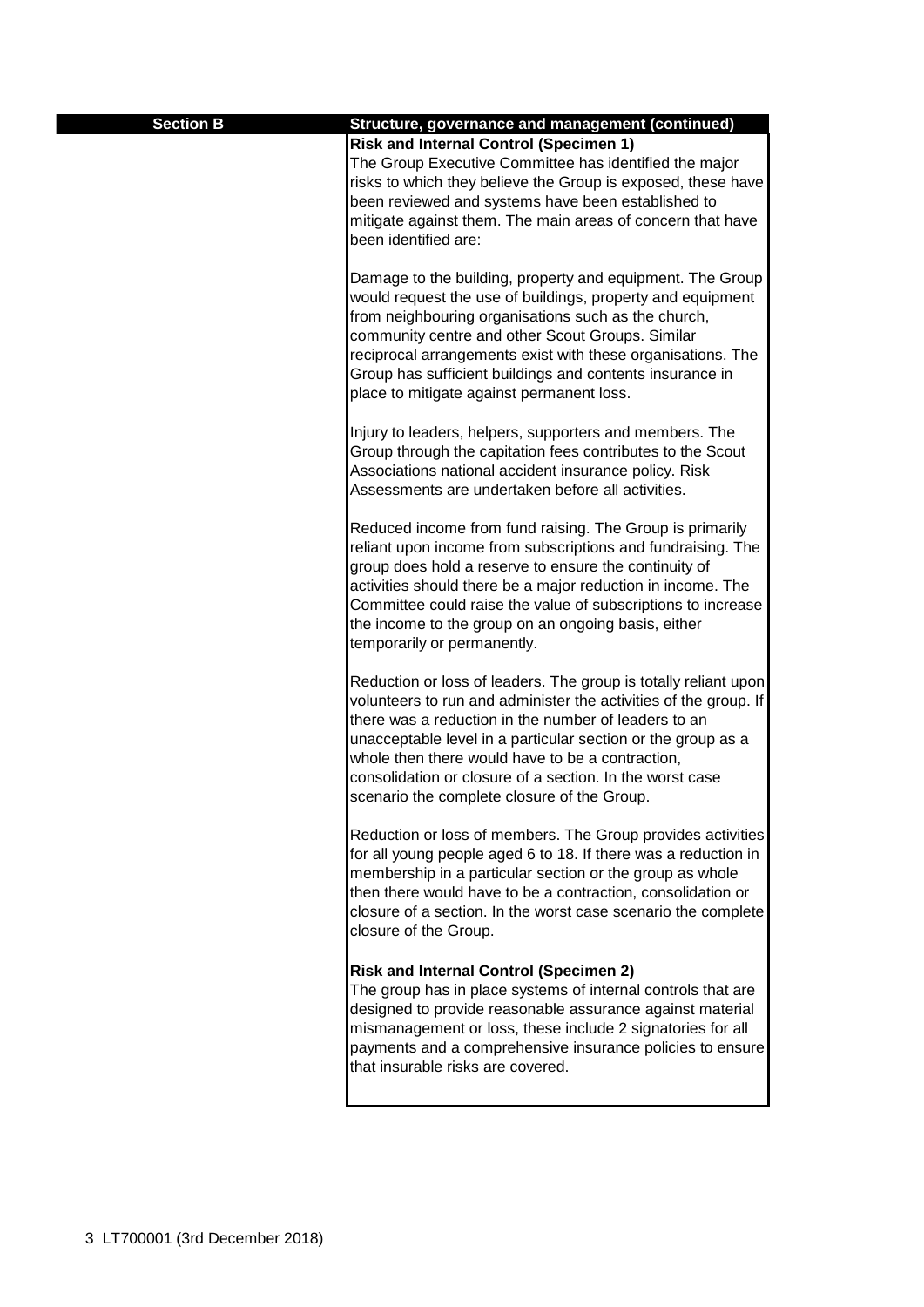| <b>Section C</b>                                                           | <b>Objectives and activities</b>                                                                                                                                                                                                                                                                                                                                                                                                                          |
|----------------------------------------------------------------------------|-----------------------------------------------------------------------------------------------------------------------------------------------------------------------------------------------------------------------------------------------------------------------------------------------------------------------------------------------------------------------------------------------------------------------------------------------------------|
| Summary of the objects of the charity set<br>out in its governing document | <b>The Purpose of Scouting</b><br>Scouting exists to actively engage and support young people<br>in their personal development,<br>empowering them to make a positive contribution to society.                                                                                                                                                                                                                                                            |
|                                                                            | <b>The Values of Scouting</b><br>As Scouts we are guided by these values:<br>Integrity - We act with integrity; we are honest, trustworthy<br>and loyal.<br>Respect - We have self-respect and respect for others.<br>Care - We support others and take care of the world in<br>which we live.<br>Belief - We explore our faiths, beliefs and attitudes.<br>Co-operation - We make a positive difference; we co-<br>operate with others and make friends. |
|                                                                            | <b>The Scout Method</b><br>Scouting takes place when young people, in partnership with<br>adults, work together based on the<br>values of Scouting and:<br>- enjoy what they are doing and have fun<br>- take part in activities indoors and outdoors<br>learn by doing<br>share in spiritual reflection<br>take responsibility and make choices<br>undertake new and challenging activities<br>make and live by their Promise.                           |
| Summary of the main activities in relation<br>to these objects             |                                                                                                                                                                                                                                                                                                                                                                                                                                                           |

Additional details of the objectives and activities (optional information but encouraged as best practice)

| You may choose to include further<br>statements, where relevant, about:                    |                                                                                                                                                                            |
|--------------------------------------------------------------------------------------------|----------------------------------------------------------------------------------------------------------------------------------------------------------------------------|
| • policy on grantmaking;<br>• contribution made by volunteers;<br>• policy on investments. |                                                                                                                                                                            |
|                                                                                            |                                                                                                                                                                            |
| Public benefit statement                                                                   | The Group meets the Charity Commission's public benefit<br>criteria under both the advancement of education and the<br>advancement of citizenship or community development |

headings.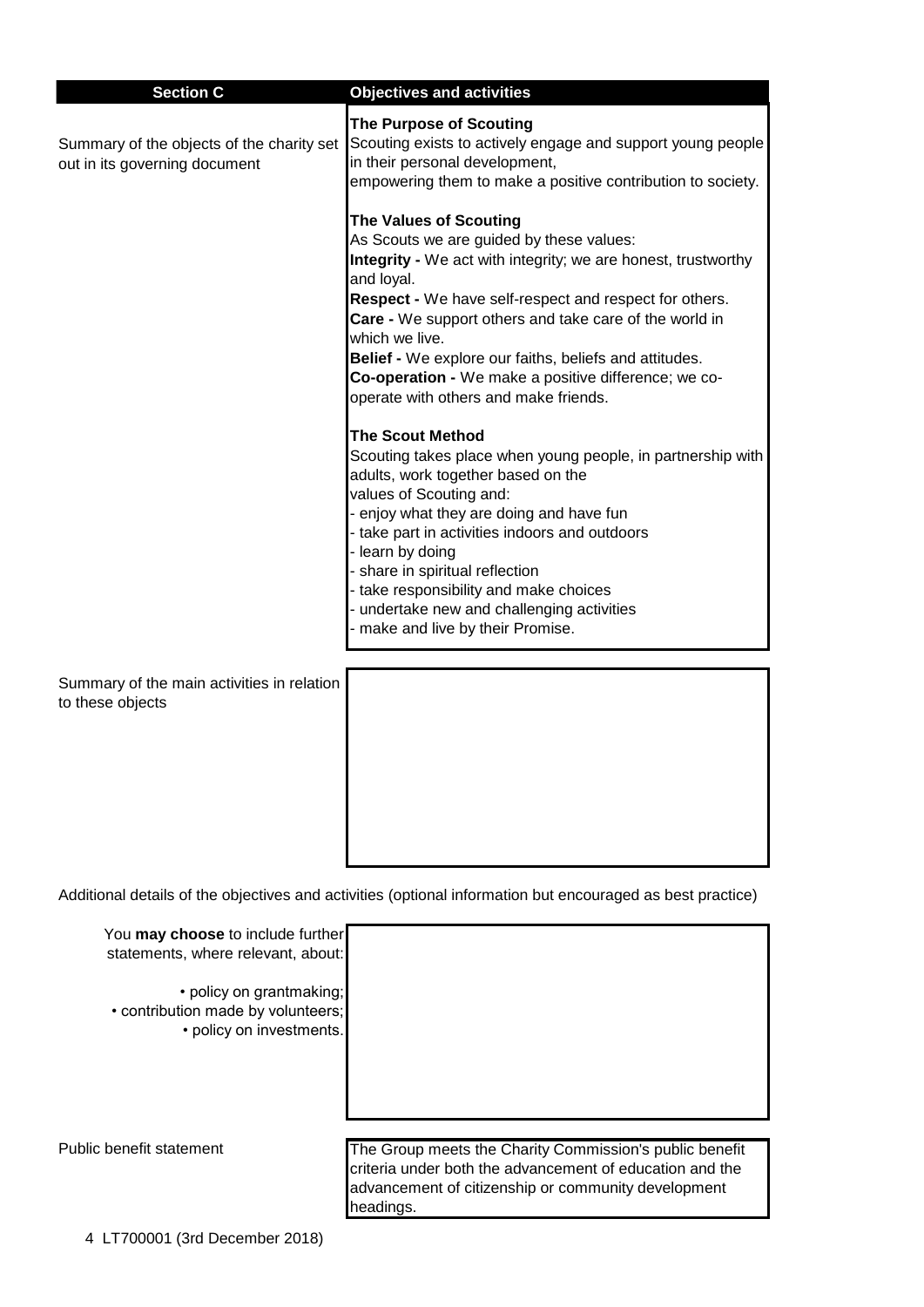Summary of the main achievements of the charity during the year



| <b>Section E</b>                                                                      | <b>Financial Review</b>                                                                                                                                                                                                                                                                                     |
|---------------------------------------------------------------------------------------|-------------------------------------------------------------------------------------------------------------------------------------------------------------------------------------------------------------------------------------------------------------------------------------------------------------|
| Brief statement of the charity's policy on<br>reserves                                | <b>Reserves Policy</b>                                                                                                                                                                                                                                                                                      |
|                                                                                       | The Group's policy on reserves is to hold sufficient<br>resources to continue the charitable activities of the group<br>should income and fundraising activities fall short. The<br>Group Executive Committee considers that the group should<br>hold a sum equivalent to X months running costs, circa £X. |
|                                                                                       | The Group held reserves of approximately £X against this at<br>year end. This is above the level/below required for<br>operating expenses. However this can be explained by                                                                                                                                 |
| Quantify and explain any designations                                                 |                                                                                                                                                                                                                                                                                                             |
| Details of any funds materially in deficit<br>(circumstances plus steps to eliminate) |                                                                                                                                                                                                                                                                                                             |

Further financial review details (optional information)

| You may choose to include additional<br>information, where relevant, about: Investment Policy (Specimen 1)<br>• the charity's principal sources of funds | (including any fundraising); The Group's Income and Expenditure is very small and as a<br>consequence does not have sufficient funds to invest in<br>longer-term investments such as stocks and shares. The<br>Group has therefore adopted a low risk strategy to the<br>investment of its funds. All funds are held in cash using only<br>mainstream banks or building societies or The Scout<br>Association's Short Term Investment Service. |
|----------------------------------------------------------------------------------------------------------------------------------------------------------|------------------------------------------------------------------------------------------------------------------------------------------------------------------------------------------------------------------------------------------------------------------------------------------------------------------------------------------------------------------------------------------------------------------------------------------------|
|----------------------------------------------------------------------------------------------------------------------------------------------------------|------------------------------------------------------------------------------------------------------------------------------------------------------------------------------------------------------------------------------------------------------------------------------------------------------------------------------------------------------------------------------------------------------------------------------------------------|